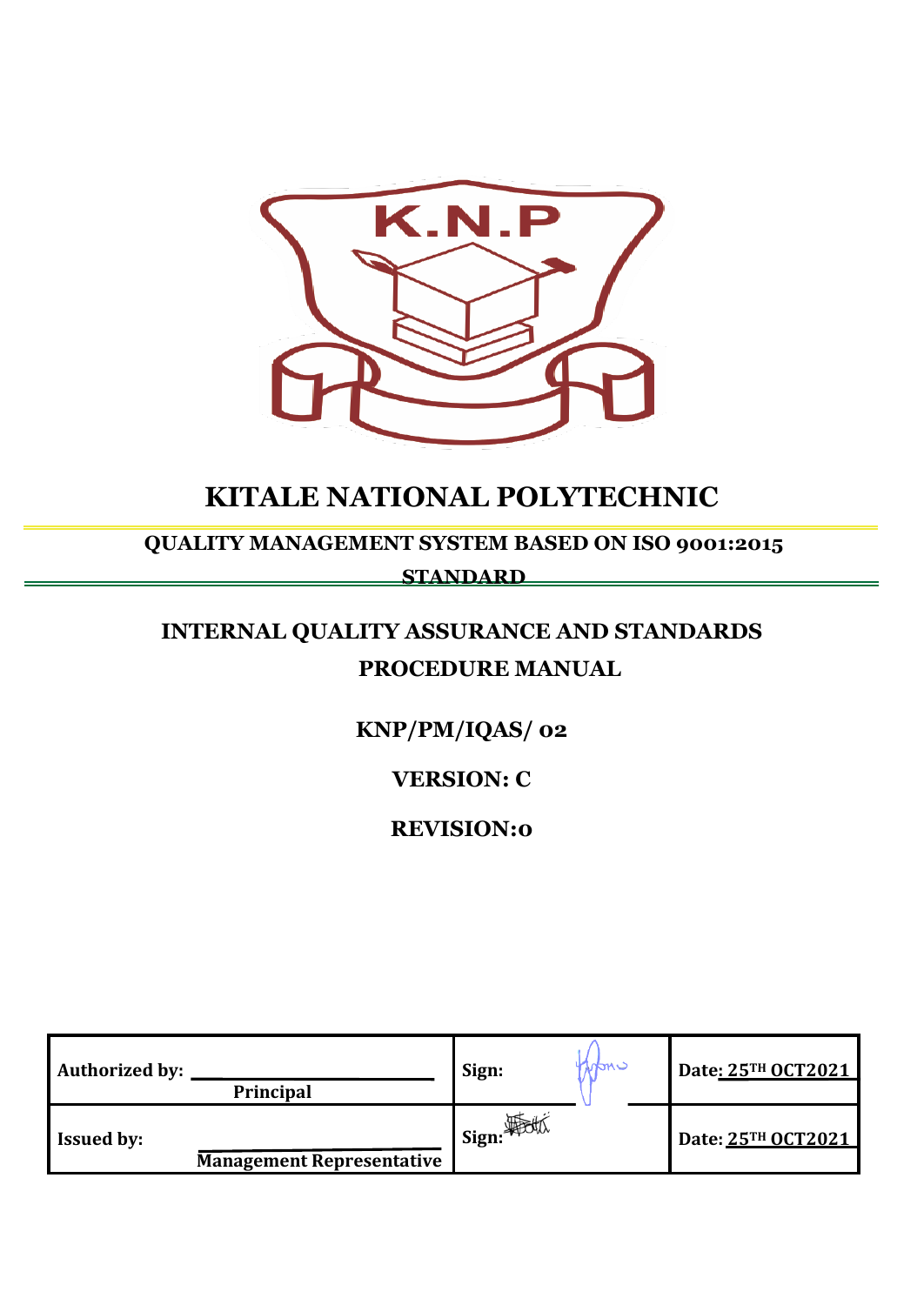

## **TABLE OF CONTENTS**

| PROCEDURE NUMBER 1: EVALUATION OF QUALITY SERVICES DELIVERY4 |  |
|--------------------------------------------------------------|--|
|                                                              |  |
|                                                              |  |
|                                                              |  |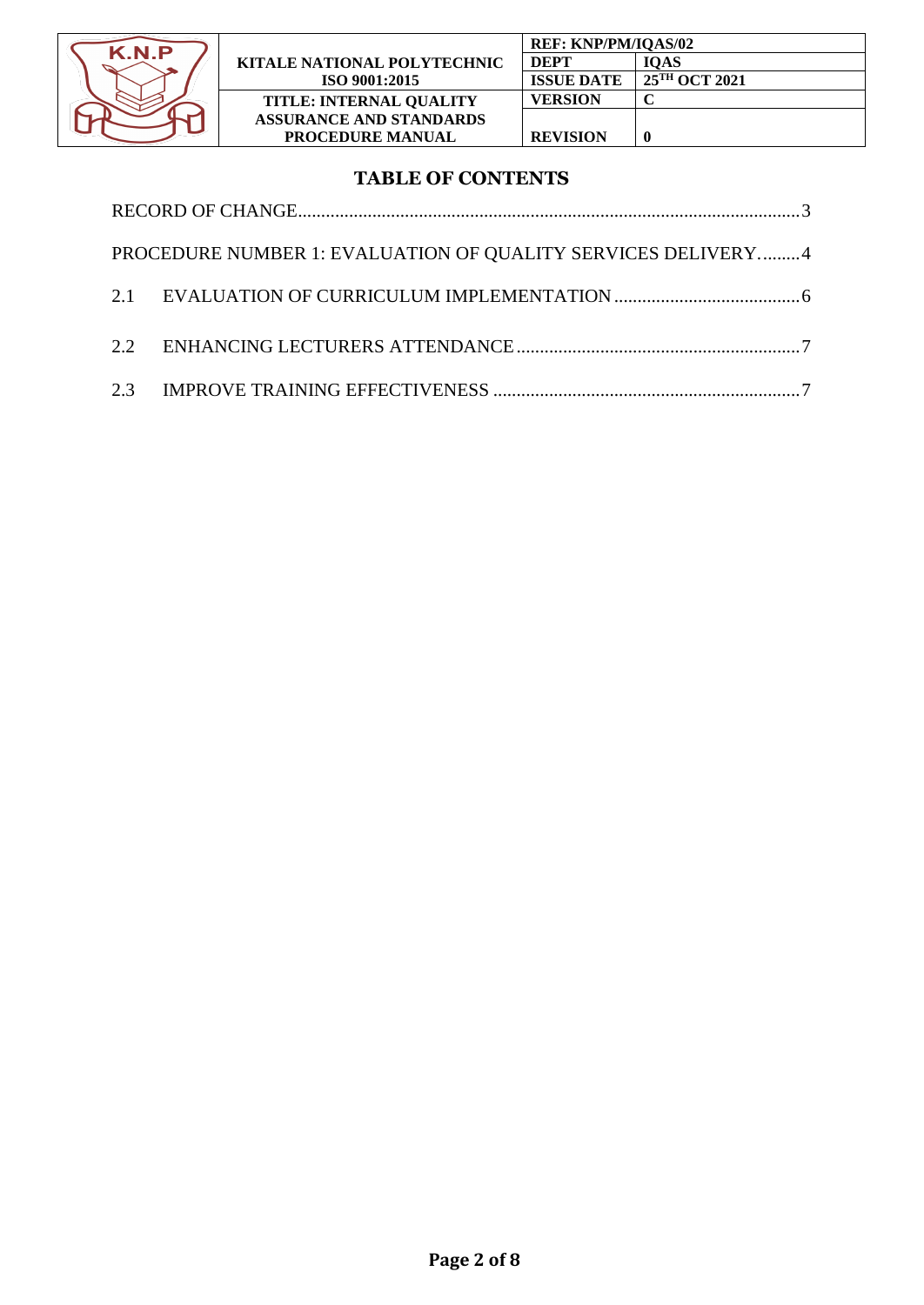

|                                | <b>REF: KNP/PM/IOAS/02</b> |                           |
|--------------------------------|----------------------------|---------------------------|
| KITALE NATIONAL POLYTECHNIC    | DEPT                       | <b>IOAS</b>               |
| ISO 9001:2015                  | <b>ISSUE DATE</b>          | $25^{\text{TH}}$ OCT 2021 |
| <b>TITLE: INTERNAL QUALITY</b> | VERSION                    |                           |
| <b>ASSURANCE AND STANDARDS</b> |                            |                           |
| <b>PROCEDURE MANUAL</b>        | <b>REVISION</b>            |                           |

## <span id="page-2-0"></span>**RECORD OF CHANGE**

| $\overline{NO}$ | <b>DETAILS OF CHANGE</b> | <b>DATE</b> |
|-----------------|--------------------------|-------------|
|                 |                          |             |
|                 |                          |             |
|                 |                          |             |
|                 |                          |             |
|                 |                          |             |
|                 |                          |             |
|                 |                          |             |
|                 |                          |             |
|                 |                          |             |
|                 |                          |             |
|                 |                          |             |
|                 |                          |             |
|                 |                          |             |
|                 |                          |             |
|                 |                          |             |
|                 |                          |             |
|                 |                          |             |
|                 |                          |             |
|                 |                          |             |
|                 |                          |             |
|                 |                          |             |
|                 |                          |             |
|                 |                          |             |
|                 |                          |             |
|                 |                          |             |
|                 |                          |             |
|                 |                          |             |
|                 |                          |             |
|                 |                          |             |
|                 |                          |             |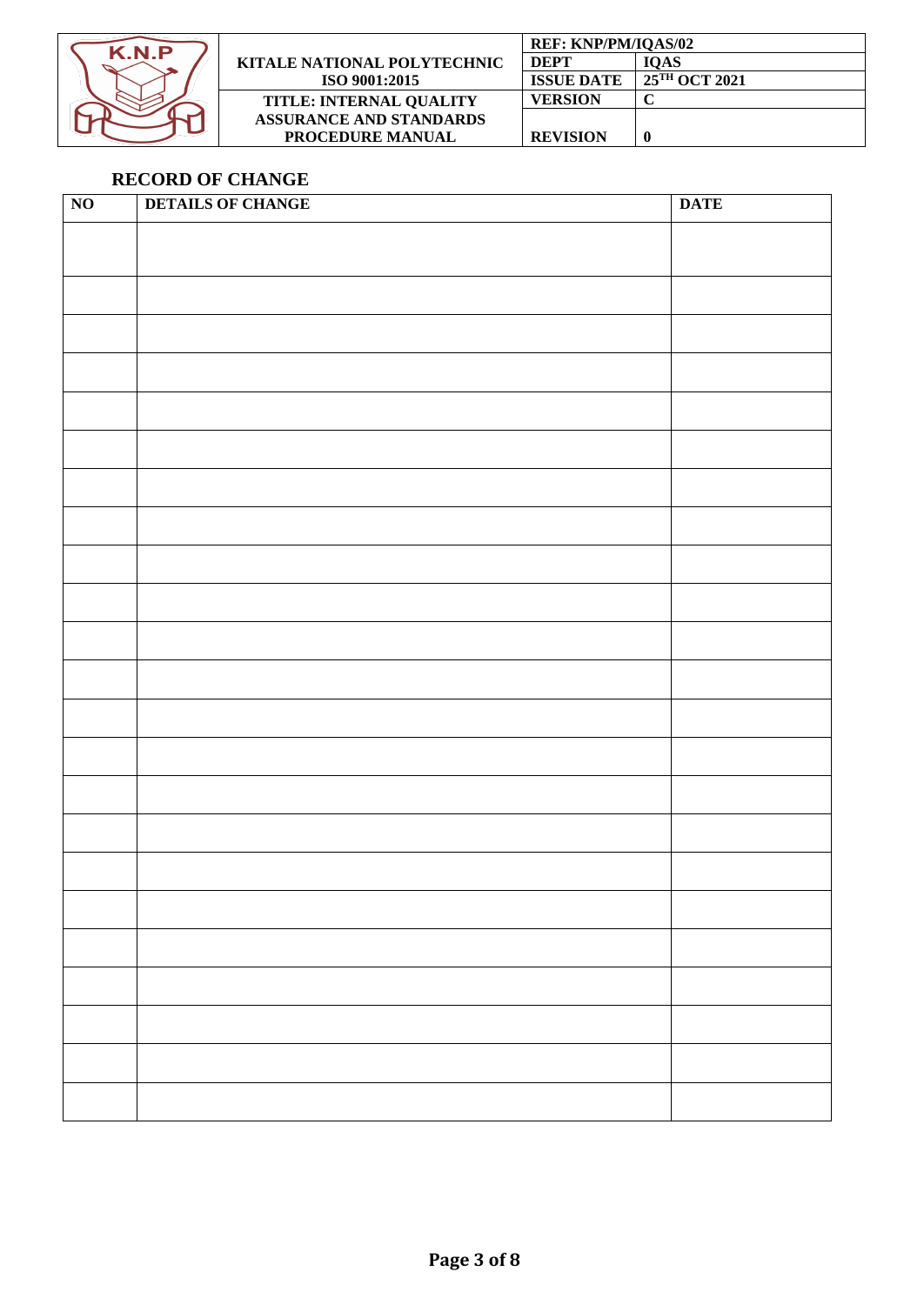

### <span id="page-3-0"></span>**PROCEDURE NUMBER 1: EVALUATION OF QUALITY SERVICES DELIVERY. 1.0 GENERAL**

## **1.1 PURPOSE**

The purpose of this procedure is ensuring timeliness, objectivity, effectiveness, consistency and relevance in evaluation of services at The Kitale National Polytechnic.

#### **1.2 SCOPE**

The procedure applies to the collection of feedback tool on quality service delivery of The Kitale National Polytechnic.

#### **1.3 REFERENCES**

- a) Tiveta Act, 2012, O.S.H Act 2009, Academic policy, Education Act, Children Act, Polytechnic Act among many other relevant acts
- b) Current KNP Strategic Plan.
- c) KNP Service Charter.
- d) Other relevant documents.

#### **1.4 TERMS AND DEFINITIONS**

- a) The Principal The Principal Kitale National Polytechnic.
- b) D.P Admin Deputy Principal Administration.
- c) D.P A. A Deputy Principal Academics.
- d) Dean Dean of Student
- e) IQAS Internal Quality Assurance and Standards Officer.
- f) H.O.D Head of Department. (Academic and non-academic H.O. Ds)
- g) H.O.D R. I &D Research Innovation and Development.
- h) Nurse The institution Nurse.
- i) Patrons Church based Patrons
- j) PSC Public Service Commission.
- k) Council The Governing Council

#### **1.5 PRINCIPAL RESPONSIBILITY**

The IQAS shall be responsible for the implementation this procedure.

#### **1.6 INTERFACES/INTERACTIONS**

a) Registrar Admission – Provide the list of students, lecturers and courses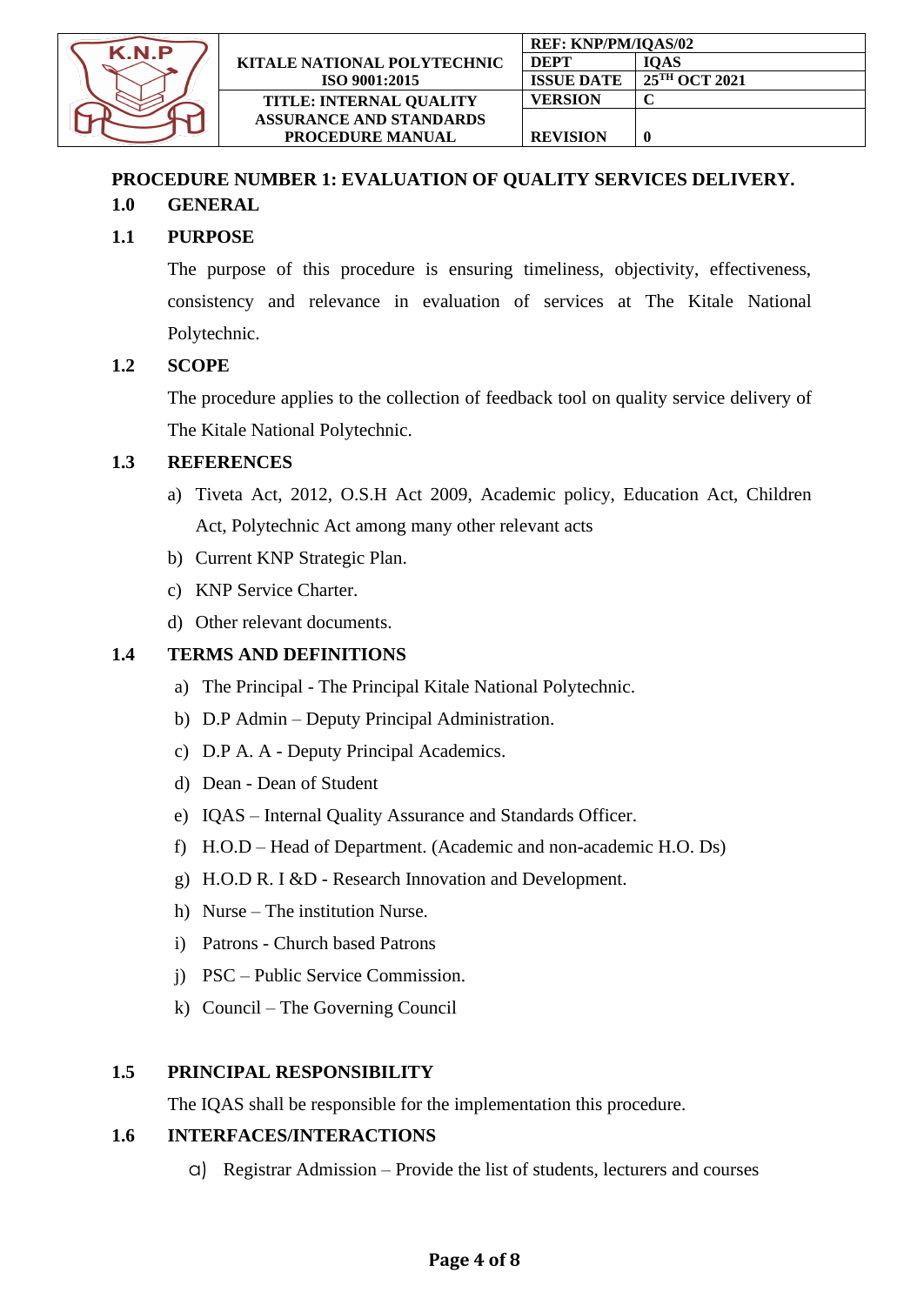

- b) Academic Heads of Department Provide list of classes. trainees and lecturers.
- c) Non-Academic Head of Departments Provide list of participants and lecturers in question.
- d) IQAS Provide the relevant questionnaire.
- e) Lecturers Fill in the evaluation forms.
- f) Support staff Fill in the evaluation forms.
- g) Service providers Fill in the evaluation forms.
- h) Students Fill in the evaluation forms.
- i) Council The Governing Council to finance.
- j) P.S.C -Public Service Commission to provide finance.
- k) H.R- Human resource office for identification of training needs, Preparing training schedule and ensure that training is done.

#### **1.7 PERFORMANCE TARGET**

The performance shall be measured through the overall performance of the Department

| PERFORMANCE TARGET                           | <b>MONITORING AND EVALUATION</b>               |  |
|----------------------------------------------|------------------------------------------------|--|
| Timely curriculum implementation             | Evaluation forms/customers feedback            |  |
| Effective implementation of the curriculum   | Exam results and exams malpractices.           |  |
| Quality on internal examinations             | Review the CAT/end of semester examination     |  |
|                                              | against the course content/course outline      |  |
| Timely Academic trips.                       | Evaluation forms/customers feedback.           |  |
| Relevant Academic trips.                     | Evaluation forms/customers feedback.           |  |
| finance<br>Timely settlement of bills by     | Evaluation forms/customers feedback.           |  |
| departments to service providers.            |                                                |  |
| Timely evaluation of tenders.                | Evaluation forms/customers feedback            |  |
| Security.                                    | Evaluation forms/customers<br>feedback<br>and  |  |
|                                              | observation.                                   |  |
| Provision<br>of<br>services<br>quality<br>by | evaluation<br>Review<br>forms/customers<br>the |  |
| prequalified suppliers.                      | feedback                                       |  |
| Timely services by I.M. S                    | Evaluation forms/customers feedback            |  |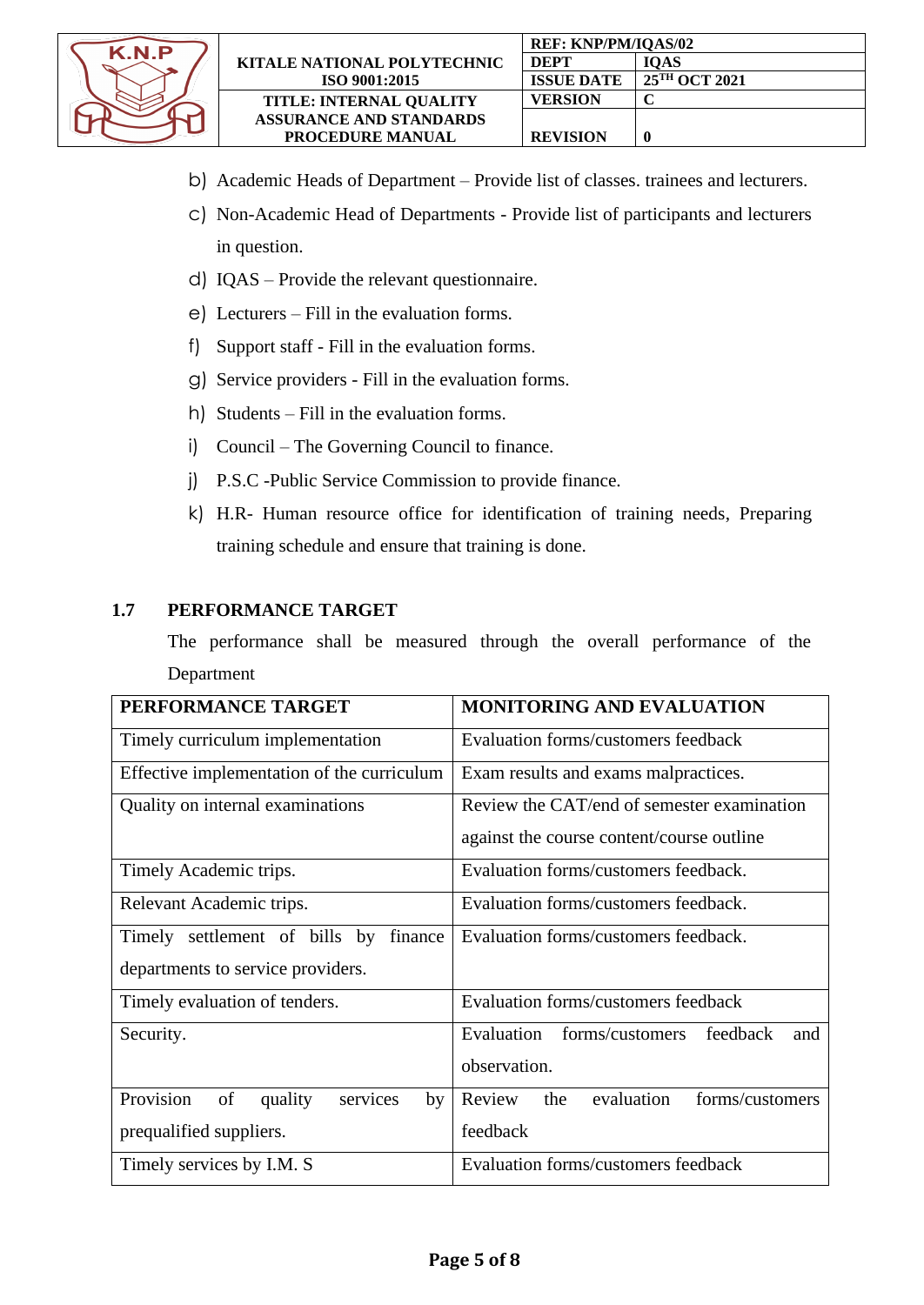

|                                    | <b>REF: KNP/PM/IQAS/02</b> |                           |
|------------------------------------|----------------------------|---------------------------|
| <b>KITALE NATIONAL POLYTECHNIC</b> | <b>DEPT</b>                | <b>IOAS</b>               |
| ISO 9001:2015                      | <b>ISSUE DATE</b>          | 25 <sup>TH</sup> OCT 2021 |
| <b>TITLE: INTERNAL QUALITY</b>     | VERSION                    |                           |
| <b>ASSURANCE AND STANDARDS</b>     |                            |                           |
| <b>PROCEDURE MANUAL</b>            | <b>REVISION</b>            |                           |

| Effective service by I.M. S            | Evaluation forms/customers feedback |
|----------------------------------------|-------------------------------------|
| Cleanliness by the grounds section.    | Evaluation by observation.          |
| Timely maintenance.                    | Evaluation forms/customers feedback |
| Effective maintenance.                 | Evaluation forms/customers feedback |
| Timely Boarding service provision.     | Evaluation forms/customers feedback |
| Quality of Boarding service provision. | Evaluation forms/customers feedback |
| Timely Catering.                       | Evaluation forms/customers feedback |
| Quality of catering service provision. |                                     |

#### **1.8 RESOURCES**

The resources to be used in the process are listed below: -

- a) Personnel
- b) Stationery
- c) Computer hardware and soft ware
- d) Finances

#### **1.9 INPUTS AND OUTPUTS**

| <b>INPUTS</b>                  | <b>OUTPUTS</b>                           |
|--------------------------------|------------------------------------------|
| Personnel                      | • Filled class attendance lists          |
| <b>Stationeries</b>            | • Curriculum implementation reports      |
| Computer hardware and software | • Departmental examination board reports |
| Finance                        |                                          |

#### **2.0 METHOD**

#### <span id="page-5-0"></span>**2.1 Evaluation of Curriculum Implementation**

- 2.1.1 This procedure shall start at the sixth week of every semester with the IQAS issuing evaluation forms to students to evaluate various aspects of all courses offered in the semester.
- 2.1.2 Upon receipt of the completed forms from students, the IQAS shall analyze the feedback and prepare evaluation reports.
- 2.1.3 The IQAS shall then as per the communication procedure number forward the evaluation reports to the principal for information and necessary action.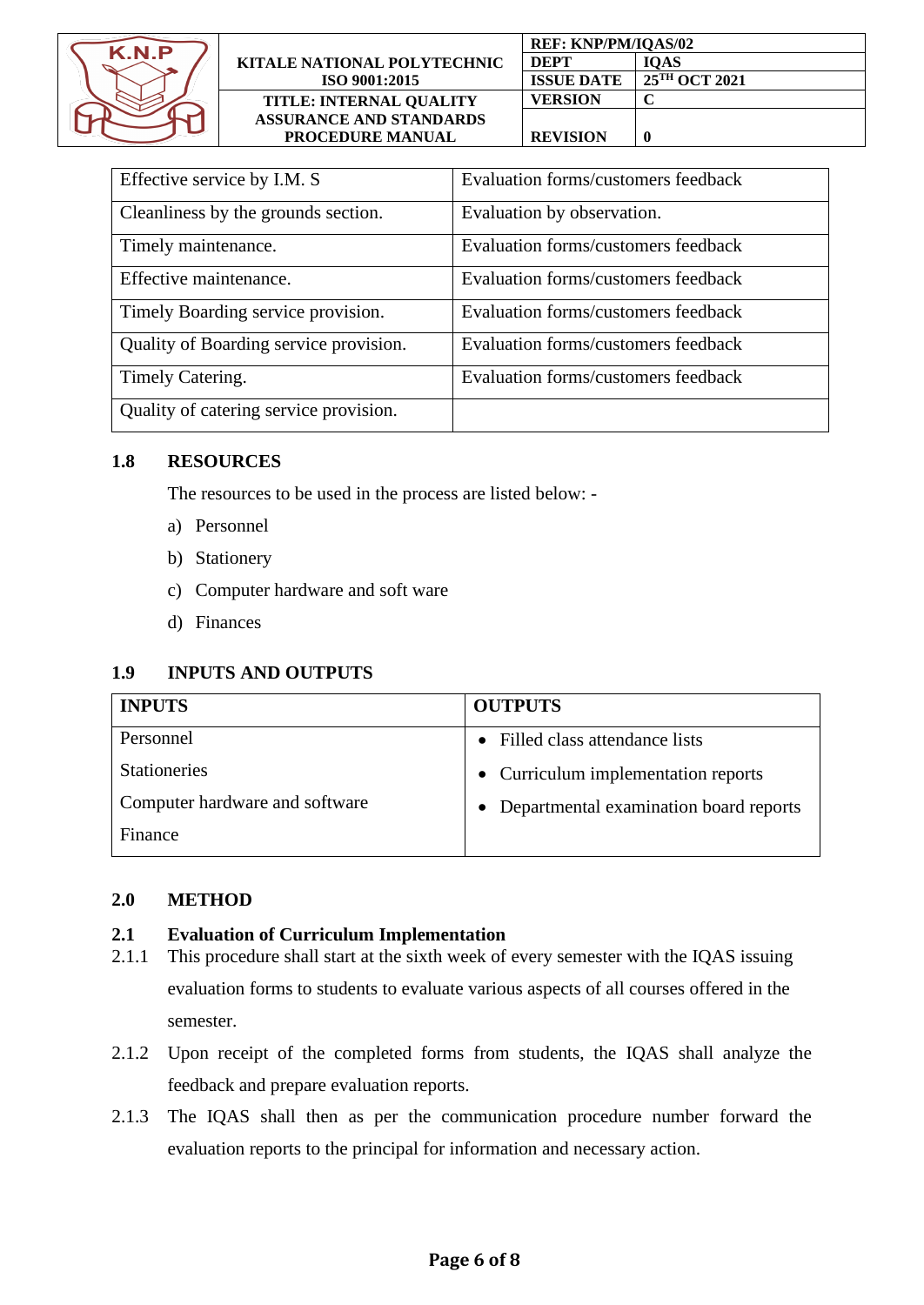

|                                    | <b>REF: KNP/PM/IOAS/02</b> |                           |
|------------------------------------|----------------------------|---------------------------|
| <b>KITALE NATIONAL POLYTECHNIC</b> | <b>DEPT</b>                | <b>IOAS</b>               |
| <b>ISO 9001:2015</b>               | <b>ISSUE DATE</b>          | $25^{\text{TH}}$ OCT 2021 |
| <b>TITLE: INTERNAL OUALITY</b>     | VERSION                    |                           |
| <b>ASSURANCE AND STANDARDS</b>     |                            |                           |
| <b>PROCEDURE MANUAL</b>            | <b>REVISION</b>            |                           |

2.1.4 Upon receipt of the reports, the principal shall mark them to the respective H.O.Ds. Outline how these reports are used as a tool for continual improvement. The reports have to reach the respective lecturers and monitoring of the implementation of recommendations should be undertaken.

#### <span id="page-6-0"></span>**2.2 Enhancing Lecturers Attendance**

- 2.2.1 This procedure shall start at the beginning of every semester by students filling in the class attendance and lecturers signing the filled class attendance
- 2.2.2 Upon receipt of completed class attendance forms, the IQAS shall analyse the forms and prepare the analysed report
- 2.2.3 The IQAS shall then as per the communication procedure Manual forward the evaluation reports to the principal for information and necessary action.
- 2.2.4 Upon receipt of the reports, the principal shall mark them to the respective H.O.Ds. Outline how these reports are used as a tool for continual improvement. The reports have to reach the respective lecturers and monitoring of the implementation of recommendations should be undertaken.

## <span id="page-6-1"></span>**2.3 Improve Training Effectiveness**

- 2.3.1 This procedure shall start at the beginning of the academic term with the IQAS identifying the need to undertake pedagogical skills training for teaching staff in the institution based on the following requirements:
	- a) The evaluation reports of trainers' effectiveness by trainees
	- b) The number of newly teaching staff to the institution from the council and P.S.C.
	- c) Budgetary allocation for training under the council and the PSC.
	- d) D.P A. A then will control the number of staff proceeding to the training.
- 2.3.2 Upon receipt of the training schedule, the respective HODs shall notify their full time and part-time teaching staff on the training schedule as per the circulated work plan.
- 2.3.3 Upon completion of the trainings,

### **3 LIST OF DOCUMENTED INFORMATION TO BE RETAINED AS EVIDENCE**

- 3.1 Evaluation forms.
- 3.2 Evaluation reports.
- 3.3 Evidence of communication.